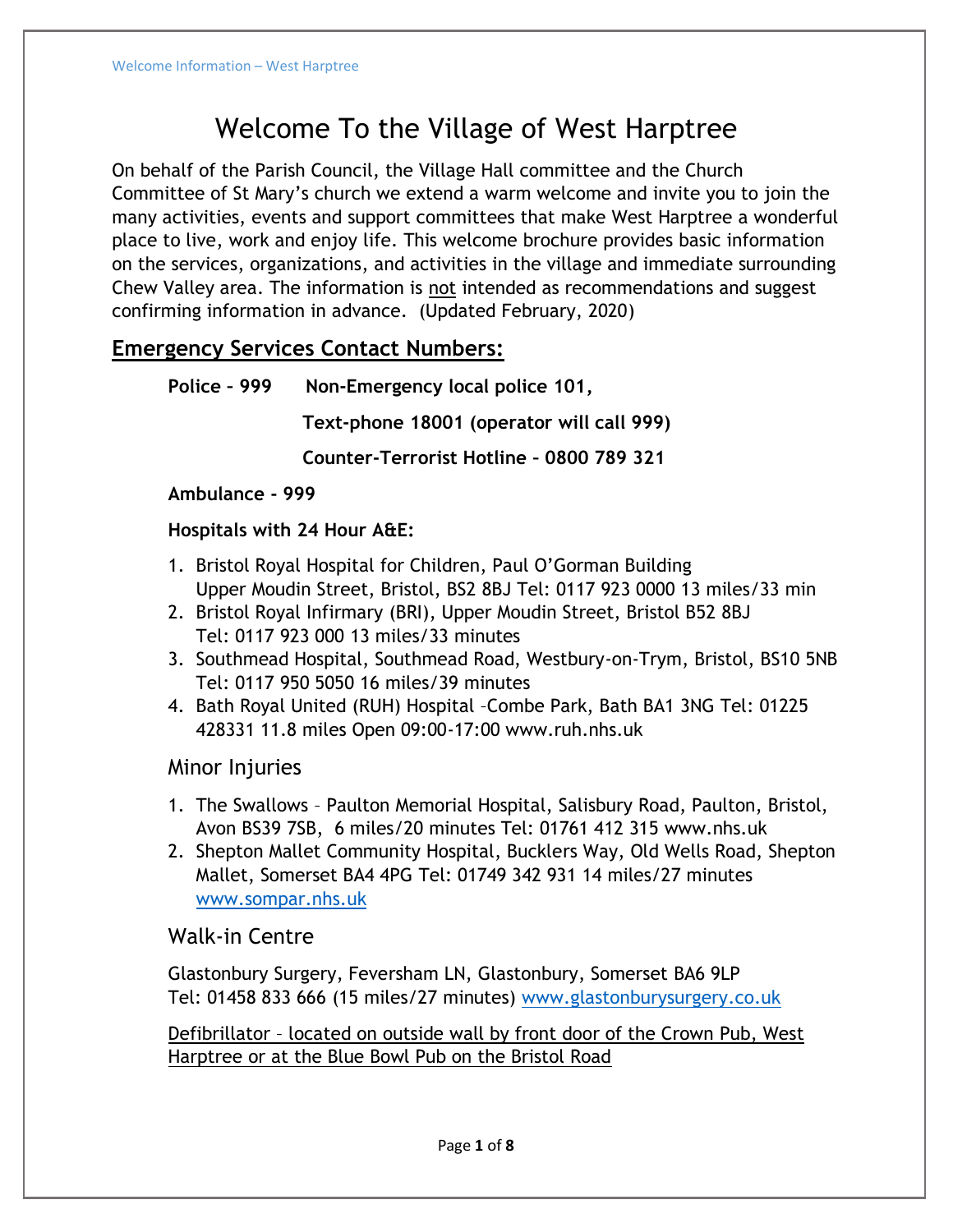## **Medical Services – Local:**

**Harptree Surgery** - located Bristol Road, West Harptree, Tel 01761 221 406 Dispensary 221 791 [www.harptree-camelysurgery.nhs.uk](http://www.harptree-camelysurgery.nhs.uk/)

**Dentists** – private service located adjacent to Harptree Surgery on Bristol Road Tel: 01275 332 442 whdental@netcomuk.co.uk

NHS – The Vinery, Hartford Square, Chew Magna BS40 8RD Tel: 01275 332 371

Valley Orthodontists – 40 High St, Chew Magna BS 40 8PW Tel: 01275 333 322

#### **Pharmacies –**

- 1. Chew Pharmacy, 4 South Parade, Chew Magna, Somerset, BS40 8SH Tel: 01275 333 885
- 2. Lloyds Pharmacy, Elm Hayes health Centre, Clandown Rd, Paulton BS39 7SF Tel:01761 412 146 [www.lloydspharmacy.com](http://www.lloydspharmacy.com/) (via A368 8.5 miles/20 min) Email: lp0179@lloydspharmacy.co.uk

## **Emergency Contacts:**

Electricity – Power Cut – Call 105 free of charge

Gas – National Gas Emergency Service 0800 111 999

Water – Bristol Water 0345 702 3797 Leaks 0800 801 011

Crime Stoppers – 555-111

Flooding – 0345 988 1188 Flood line 24 hr.

#### **West Harptree Population and Area Statistics**

The village population as of the 2016 census was 498 people. With some 25 new homes added since, the total population we believe is closer to 570 people. Located in the Bath and North East Somerset district, with 3,391 square Km, and total population of approximately 100,000 people.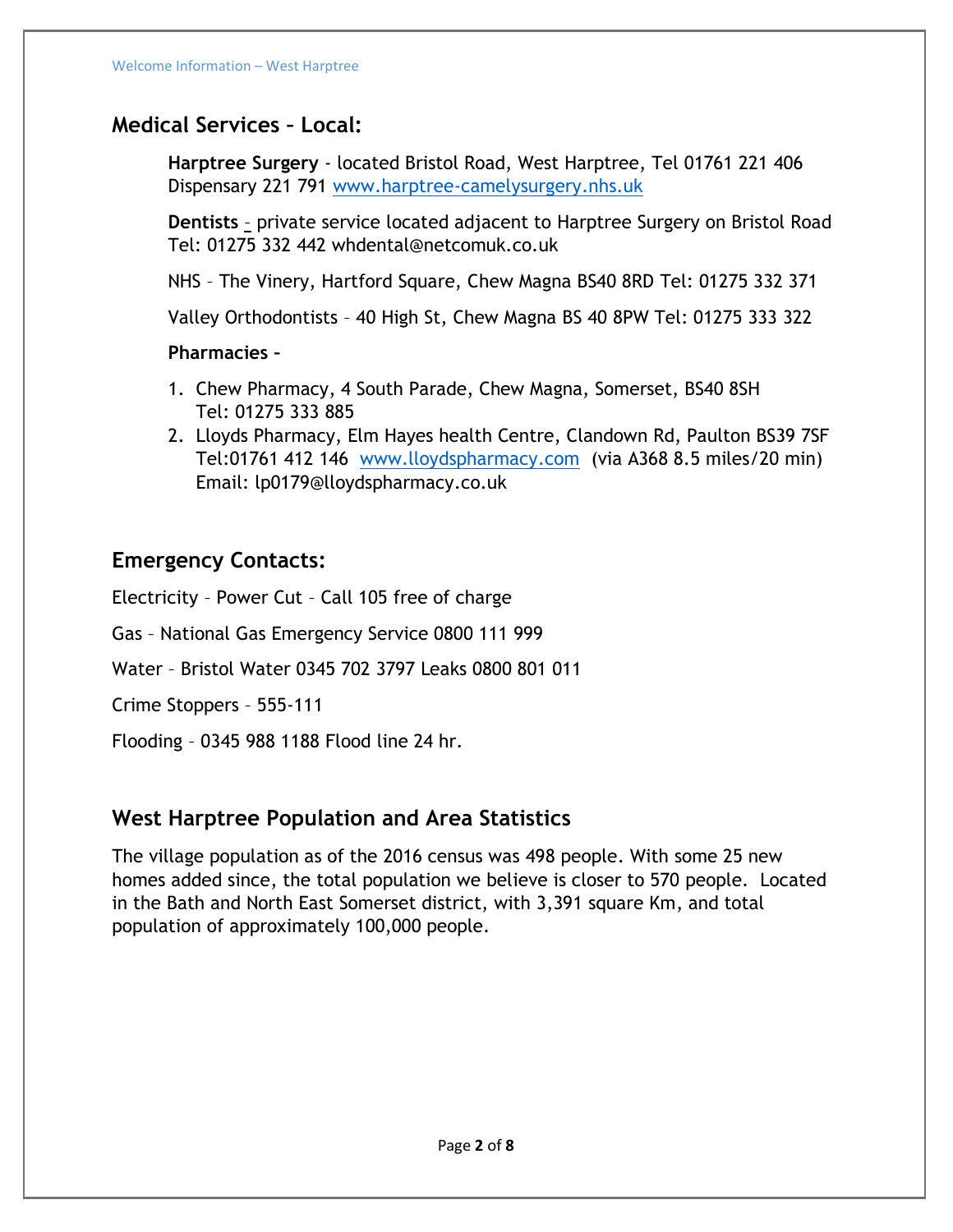## **Churches:**

**United Parish** – office is in the Village Hall of West Harptree Tel: 01761 221 239 email: [whparishoffice@gmail.com](mailto:whparishoffice@gmail.com) Sunday services are rotated between the three Churches of the parish. Schedule details are on the notice board in front of the church and in the monthly Parish News.

Monthly Parish News - £6 year, call Hazel Rider 01761 221 700

**St. Mary's** – in West Harptree, located on The Street Church Warden – Sara Hall Tel: 01761 221 88 [sarasgarden@hotmail.co.uk](mailto:sarasgarden@hotmail.co.uk)

**St. Laurence's** in East Harptree

**St. Margaret's** in Hinton Blewett

**Sacred Heart Roman Catholic** – Chew Magna, Tel: 0117 964 6922 www.sacredheart-stpius.org

**Baptist** – Chew Magna, Turnbridge Road, Tel: 07775 197 322

**Methodist** – Chew Stoke

#### **Councils:**

**Bath & Northeast Somerset Council (BATHNES),** Guildhall High Street, Bath BA1 5AW Tel: 01225 394 041 www.bathnes.gov.uk

**West Harptree Parish Council** – Contact: Jan Burdge Tel: 01761 221 307 Website for details on current planning requests submitted by village residents, and information on past meetings [www.westharptreeparishcouncil.co.uk](http://www.westharptreeparishcouncil.co.uk/)

**Village Memorial Hall** – located on the road to Compton Martin. Available for hire for clubs and private functions. Base charge £8 per hour. Additional costs may apply. A ground floor room, with a small stage and fully equipped kitchen, seats about 80 people with multiple size rectangular tables. 1<sup>st</sup> floor recreation room. Free WIFI available. Licensed Bar. And further decorating and service improvements are being planned. Further details on our website www.westharptreehall.com

Committee Chair – Ginny Ireland, email [qrps@btinternet.com](mailto:qrps@btinternet.com)

Hall Rental Applications & Availability – contact Karen Mc Combe Tel: 01761 221 680 [karenmccombe@live.co.uk](mailto:karenmccombe@live.co.uk)

Building maintenance and improvements are supported by hire fees, special event fund raising, Cinema Night, and the successful "100 Club" open to all interested in joining. Cinema schedule is listed on our website [www.westharptreehall.com](http://www.westharptreehall.com/)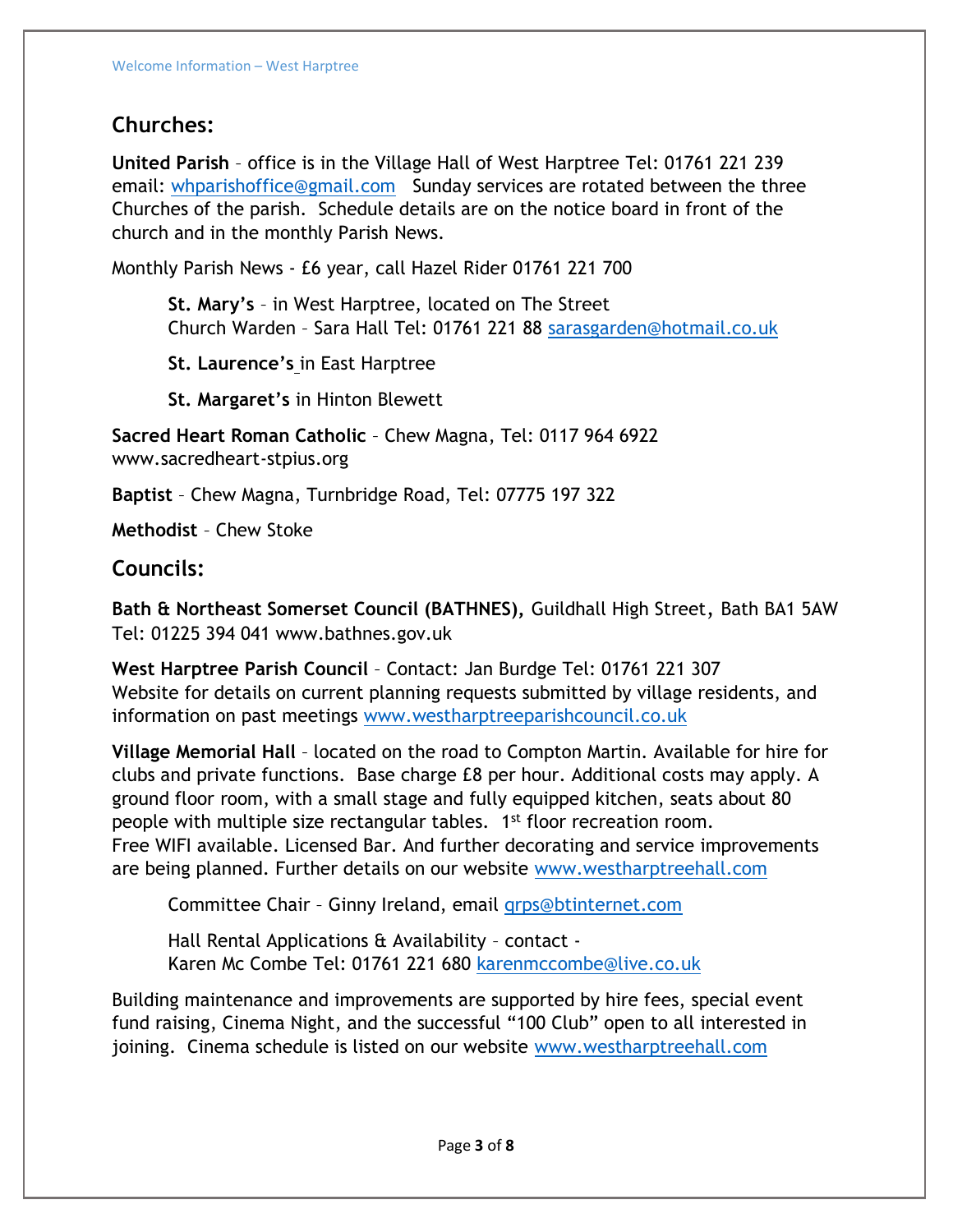The "**100 Club"** - Participation is a monthly (12 months) subscription fee of £5 pm and provides the opportunity to participate in a monthly draw for prize money £100, £60, and £40 (3 winners per month) Contact- Bill Jory Tel: 01761 221 776

#### **Helplines/Area Support Services:**

Buddy's Dog Rescue – See details at Bowden's SPAR shop

Drinkline – Tel: 0300 123 1110

Family Lives – Tel: 0808 800 222

Missing People (24 hr.)- Tel: 116 000

National domestic Violence Helpline (24 hr.) – Tel: 0808 2000 247

RSPCA (24 hr.) – Tel: 0300 1234 999

Samaritans (24 hr.) – Tel: 116 123

Victim Support line –Tel: 0808 1689 111

## **Clubs, Activities, Events: (in West Harptree Memorial Hall) \*new 2019**

Adventurers - Hazel Rider Tel: 01761 221 700, Meet alternate Friday evening's, 6:30-7:30 with crafts, games and outdoor activities for 7 to 11 year olds.

Bell Ringers – Martin Sperring Tel: 01761 221-824

Bridge – Fridays 2-4:30 PM at Village Hall open to new members, contact Wendy Evans 01761 221 155 or [wevans8@me.com](mailto:wevans8@me.com) 

\*Cinema – Reel & Screen nights. Relax and enjoy an evening of entertainment watching cinema favorites along with your choice of beverages and snacks available from our bar. No outside food or beverage permitted.

Check [www.westharptreehall.com](http://www.westharptreehall.com/) for the movie schedule and advance ticket sales.

Harptrees History Society - Lesley Ross Tel: 01761 221 758, Meets the last Wednesday of the month with guest speakers Sept to April

Luncheon club – Hazel Rider Tel: 01761 221 700, Join fellow seniors 60 years old and over for fellowship and lunch provided by volunteers of the community. Meets the third Thursday of the month, Noon. A £4 charge for delicious homemade foods.

Pilates - Emma Walker Tel: 07747 600 668, Friday 9am-10, [www.emmawalkerpilates.co.uk](http://www.emmawalkerpilates.co.uk/)

\*Westfest – Village Fete organized by the Village Hall committee includes fun games, food, competitions. Held in summer.

Women's Institute (of Harptrees) – Tel: 01761 221 505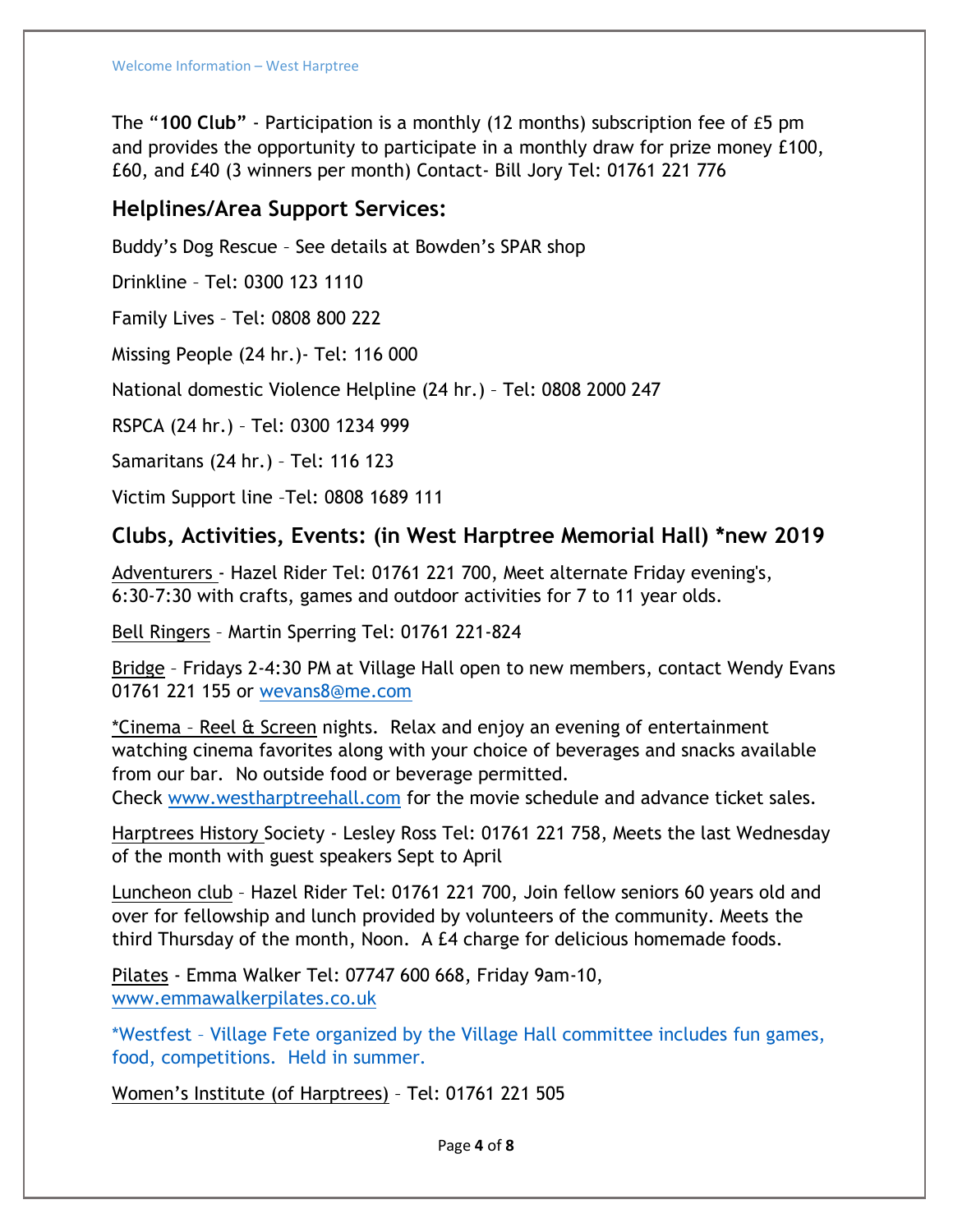\*Zumba – Tuesdays, 7:30 – 8:30 pm, Debbie 07881 454 569, Debbieanne78@gmail.com

## **Pubs, Restaurants & Accommodations:**

Crown Inn – located in the heart of the village, in operation since the early 1800's. Traditional Home Cooked Food served Monday to Saturday, 12 Noon to 8 PM, Breakfast every Friday, from 10 AM; Sunday roast from 12 Noon. NEW: Check with the Pub for their menu of take-away foods. Sky Sports, BT Sports, 3 Televisions. New Pool Room. Happy Hour 5-7 PM Fridays. Children and dogs welcome. New Beer Garden opened April, 2019

Tel: 01761 221 016 Crown Inn – Tel: 01761 222 432

Blue Bowl – Pub, Restaurant and Bed & Breakfast, located on Bristol Road towards Chew Valley Lake. Open all day for Food, Drinks, Tea & Coffee. Ensuite Accommodation. Beer Garden & Children's Playground Tel: 01761 221 269 [www.thebluebowl.co.uk](http://www.thebluebowl.co.uk/)

The Stable Tea Rooms – located on the road to Bath, just past the lake next to The New Manor Farm Shop, function room rental. Open 7 days a week. The Stable Tea rooms Tel: 01761 220 172

Wellsway – Former Somerset Cider House and Wayside Inn located on Harptree Hill, BS40 6EJ — available for hire only. Weddings, conferences, meetings, parties, and functions—The Wellsway is the perfect venue to host the perfect occasion. Contact Maxine Gibbons Tel: 01761 221 382 [www.thewellsway.co.uk](http://www.thewellsway.co.uk/)

#### **Recreation:**

Play Grounds are located just off the road to East Harptree and includes an equipped children's play area and grass field suitable for football. Bicycles, scooters, quad bikes and skate boards are NOT Allowed. PLEASE PICK UP AFTER YOUR DOG.

Boating/Sailing – available on Chew Lake, Tel: 01275 332 194

Fishing – Licenses available at Chew Valley Lodge on Chew Valley Lake, Chew Stoke

Golf & Health Club – Farrington Park Golf Club, Farrington Gurney Tel: 01761 451 596

#### **Refuse & Recycling:**

West Harptree is part of the BANES (Bath and Northeast Somerset) Council from where you can order refuse and recycling bins. Their website, www.bathnes.gov.uk provides bin ordering details and the latest schedule for pick up. Generally:

- Street side Recycling (small brown bins for glass, plastic, tins), paper and cardboard in a blue bag is collected every Wednesday
- Household garbage every other Wednesday, placed in black wheelie bin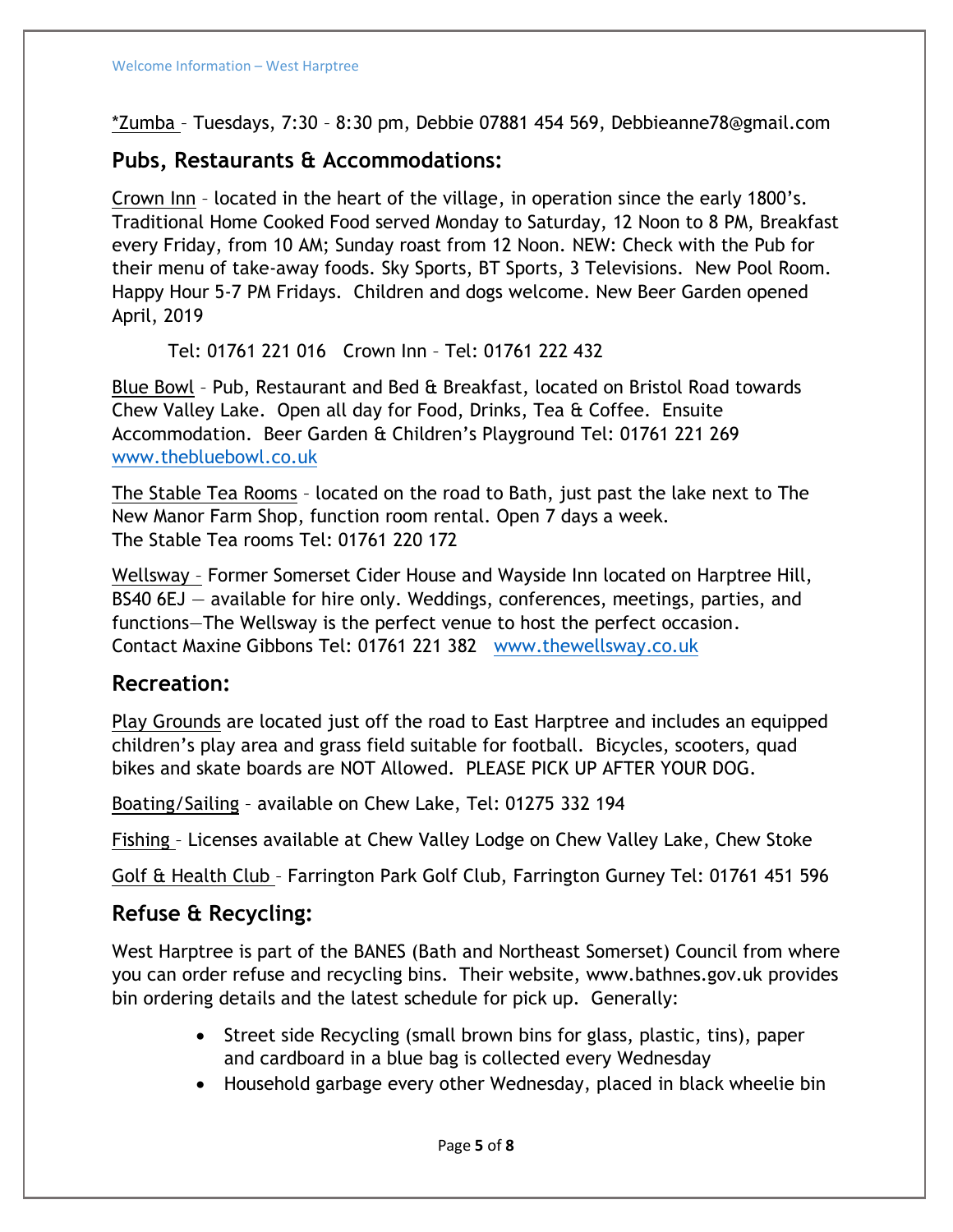• Garden Refuse, in a green wheelie bin (an extra £46 annually for this service as it is not included in general council taxes) is picked up every other Wednesday (Service is suspended in the winter) alternating with pick-up of Black Bins with Household garbage Tel: 01225 394 041 x1

Recycling Centre for large items, closest drive up location is in Midsomer Norton. MUST register in advance at [www.bathnes.gov.uk](http://www.bathnes.gov.uk/) located Old Welton, Wheelers Hill (off Radstock A362) BA3 2AA about 10 miles. Open: Mon-Fri 8 – 4:15, Sat 9 – 3:45, Sun 9 – 1, Bank Holidays 8 – 3:45 Closed Christmas, Boxing Day, New Year's Day

## **Schools:**

Area State Schools – details at [www.bathnes.gov.uk/services/schools-colleges-and-learning](http://www.bathnes.gov.uk/services/schools-colleges-and-learning)

East Harptree Nursery, Pre School & Primary, Middle Street

Pre-School – Primary – Jane Bailey 01761 221 492

Montessori Kindergarten – Ages 2-5 years, located in Hinton Blewett. Visit [www.montessorihintonblewett.co.uk](http://www.montessorihintonblewett.co.uk/) Tel: 01761 241 416 Operates 37 weeks during term times only.

Nursery – At the New Manor Farm Shop, North Widecombe, West Harptree BS40 6HP caring for children 4 months to 5 years, Monday to Friday, 7 AM – 6 PM, 51 weeks of the year. Contact Rosie @ 07305 081 458 [www.thenurseryatnewmanor.co.uk](http://www.thenurseryatnewmanor.co.uk/)

## **Transportation:**

Bristol Airport – 0871 334 44 44, www.bristolairport.co.uk (lists all the airlines)

#### Bus Service

- 1. To Bristol Bus 372 from bus stop by the Crown Pub to Chew Magna, Dundry, Highridge, Temple Meads(GWR rail service 1 hour) and Bristol Horsefair. Timetable: Monday – Saturday 07:02, 09:38, 12:28 Last return 18:10 arrive 19:20 See timetable at bus stop for latest schedule or call 0117 941 3713
- 2. Bristol Community Transport website www.bristolcommunitytransport.org.uk
- 3. National Express 0871 781 8181, nationalexpress.com (Bath to Heathrow & Gatwick Airports)

#### Taxi –

- 1. Arrow Cars is the official Private Hire company for Bristol Airport Tel: 01275 475 000 or [www.arrowprivatehire.co.uk](http://www.arrowprivatehire.co.uk/) Book both ways and save money
- 2. Chew Cars Tel: 01275 405 947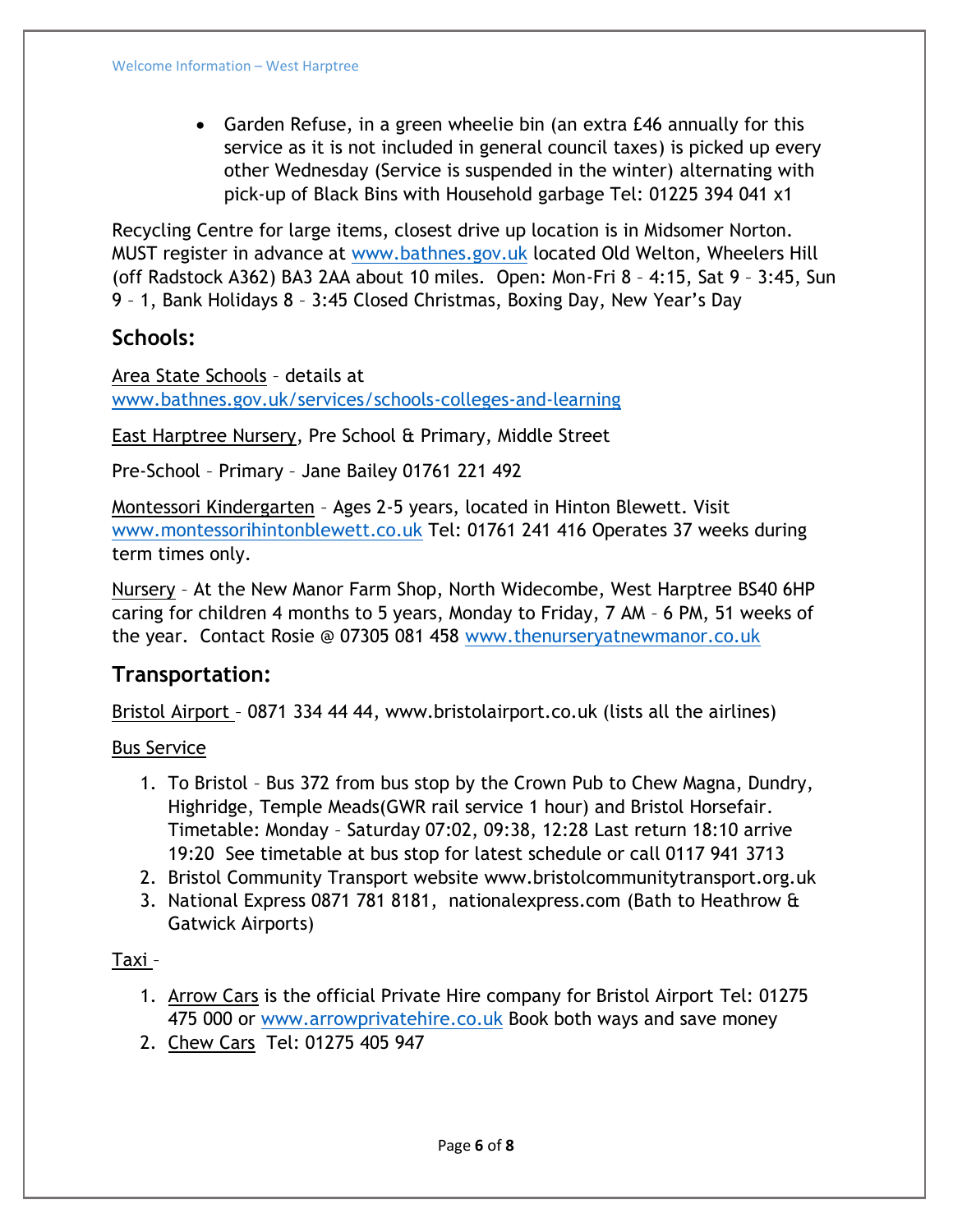## **Retail Services:**

SPAR (Bowden's Stores) – Located in the heart of West Harptree, the shop has been operating since at least 1861 under multiple ownerships and since 1964 by the Bowden family. The building itself dates prior to 1830. The shop serves the community providing postal services, fresh bakery items, fresh baked pasties and a variety of fresh sandwiches. New – are take-away pizzas. The Spar offers an excellent variety of deli foods, frozen foods, pantry items, and as an off –license store there is a wide selection of wines, liquors, ciders, beers, ales and mixes. Licensed for Lotteries.

Open Monday – Saturday, 7AM to 7:30 PM, Sunday 8AM to 6PM, except holidays

Fuel – the closest station is Ubley Motor Services, about 4 miles, just past Compton Martin. Also, at the SPAR in Winford, about 5 miles. A 24 hour Exxon station is on the Bristol Road about 2 miles south of Bristol Airport towards Bristol or at the Tesco store by Farrington Gurney.

Home Food Delivery – is offered by most chain stores and in addition by a local company - see [www.milkandmore.co.uk](http://www.milkandmore.co.uk/) for what is offered and when.

Postal Services – located inside the West Harptree SPAR. A mailbox is outside the shop with pick up usually twice a day during the week and once on Saturday. The shop provides package handling, and packing supplies. Services include Post Office Card Account; Cash Deposits & Withdrawals with a chip card and pin; Postal orders; money grams; electronic bill payments; e top-up; pre-order travel money; and Euros.

New Manor Farm Shop & Stable Tea Rooms – located in North Widcombe, West Harptree, BS40 6HP, on the road to Bath, just past the lake. Organic and locally reared meats, fresh fruits and vegetables, local crafts and much, much more! Farm Shop – Tel: 01761 220 067

Mendip Valley Antiques & Collectables (at New Manor Farm Shop) –Tel: 0796 638 7252

Televisions/Cable Service – Tony Hucker TV, Chew Stoke Tel: 01275 332 888

White Rose – Beauty Rooms – offering Facials, Manicures and Tanning – Tel: 01761 221 240 conveniently located next to the SPAR in the heart of West Harptree. Please call in advance for appointments.

## **Bath & North East Somerset Libraries:**

#### **Spread the word!**

Tell your friends and family to join Bath and North East Somerset Libraries online for free by sharing this link: <https://www.librarieswest.org.uk/join> - a membership number will be